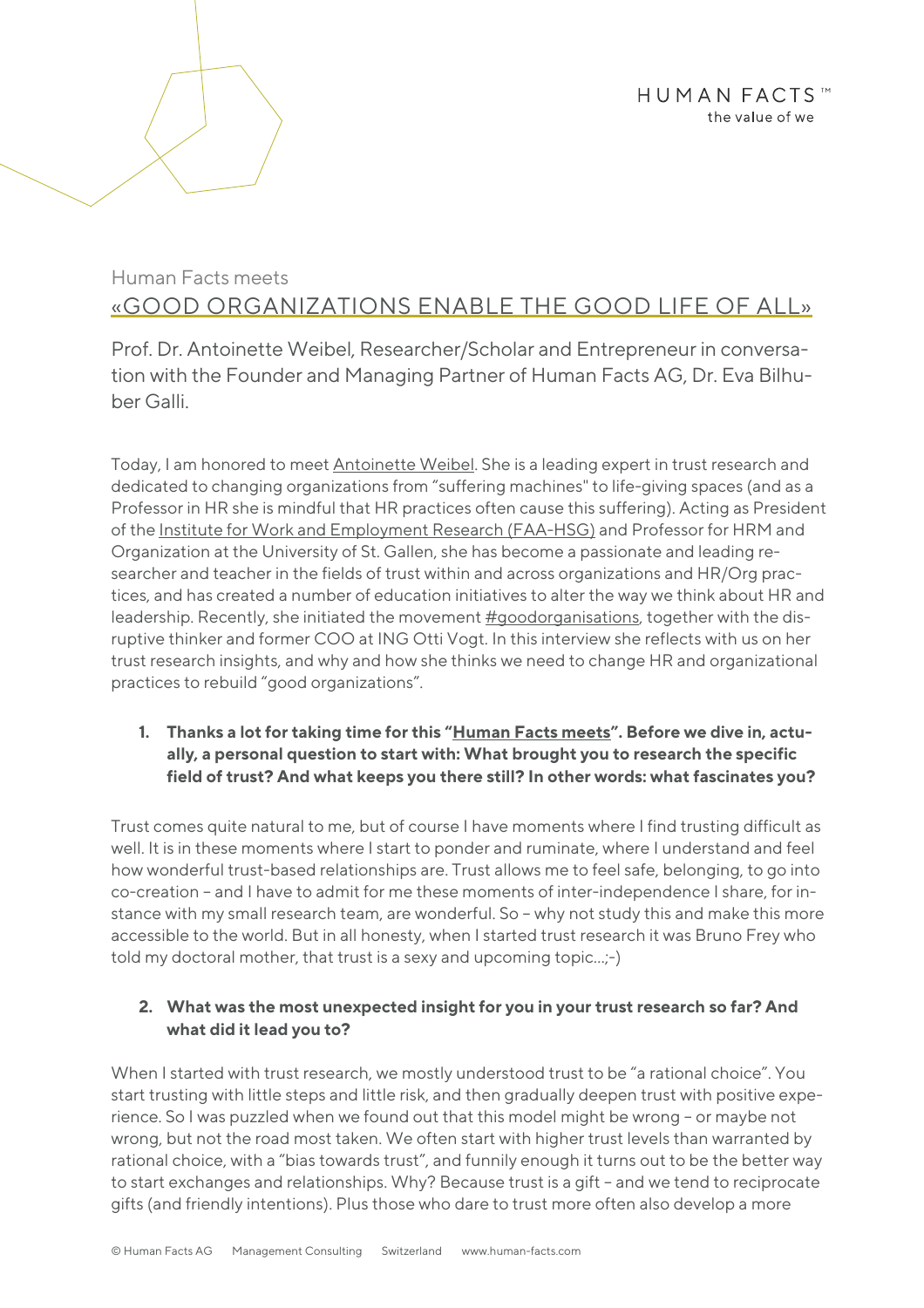fine-grained understanding of the moral compass of their vis-à-vis – there is no better way to get to know other humans than to let them disappoint you (or not disappoint you).

# **3. What is the most crucial "killer" of trust in organizations? In other words, what kind of HR, leadership or organizational practices are the biggest enemy of trust?**

Phew – a lot of HR is a trust killer. I would say that everything we initiate to "control and correct" human beings carries the risk of destroying trust. For instance, forcing your leaders to work with "rank or yank systems" (ranking their team members and categorizing them into prefabricated buckets) is a sure trust killer. It kills the trust of employees – for many reasons, for instance because for many jobs it is almost impossible to evaluate individual contribution fairly but also because it works on the premise of "fight or flight". It also kills the trust of leaders – as they are now forced to view their employees as categories and because HR "commands them to do this silly stuff", as they themselves and their ability to talk with open candor with their team is questioned (this instrument is often used because leaders are believed to have a lenience bias).

### **4. And of course, the other way round: If there were to be one most important ingredient for building, retaining, and cultivating trust in organizations, what would it be?**

Build a bias to trust into all HR instruments and start with trusting yourself. I always advise leaders to start with being vulnerable (rather than to ask it from their team members): ask your employees for feedback, rely on our team members (delegate instead of micromanage) and drop your masks. For HR my advice is even more simple: stop categorizing, optimizing, instrumentalizing. Translated: get rid of individual performance evaluation, forget about bonuses and payfor-performance, and use North Star Goals or "my contribution" instead of MbOs *[Management by Objectives]*.

#### **5. You recently launched a movement together with Otti Vogt, called good organisations. Was there a specific event, insight or reason that inspired you to launch it, and why now? And what does it aim for?**

We often joke around that this is our "midlife-crisis" project. And yes, in my case it was inspired by some "epiphanies" – mostly because I had to learn the hard way how difficult it is to change organizations, particularly those organizations that have developed an immunization strategy, a strategy where we do not have to see others as humans but can comfortably see them as categories, as production factors. In these organizations, humans are "withering away", feel lonely, disconnected and have a hard time to see their work as meaningful. And I found out that the reason for this lies often within ourselves – we have become so oriented towards "optimizing ourselves", seeking success without enjoying it when we have it and thus in a sense feel "hollow" – that we do not even know where to start changing ourselves and our organizations.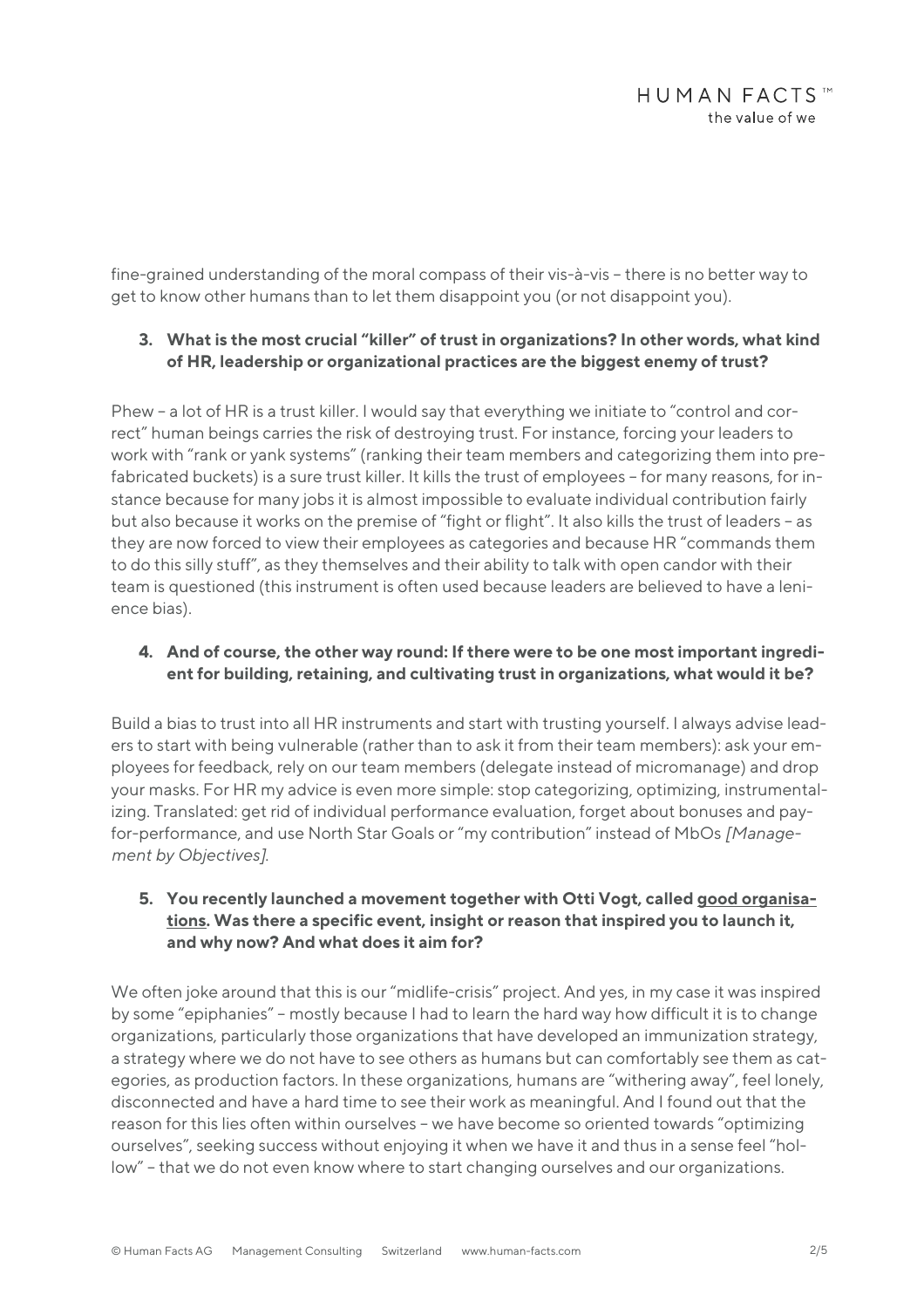#### **6. What is in your eyes a "good organization"? What are criteria to identify them? Are there examples?**

Good organizations enable the good life of all (they touch). Here I need to tell you a bit about the background. We believe that we as a society need to question our values: what are good actions? Ethics has given us a variety of answers but we like virtue ethics, which put character and practical wisdom at the heart of this question: an action is good if the actor is good. The purpose of organizations in this view then becomes twofold: organizations must allow their organizational members to fulfill their highest potential, i.e. to grow and develop together through meaningful work and in thriving communities. And organizations should also develop their own moral character to allow for collective practical wisdom to serve the common good. So how can I identify such good organizations? Well, we are writing a book about this – and it is difficult to put this into a few sentences. But good organizations place a premise on this "Kaizen for individual and collective flourishing" and view return as a means to an end – to enable a fair return for all stakeholders and to secure long-term viability. And it is likely that they have kicked out some toxic HR-practices – such as pay-for-performance or excessive executive pay – and work with some organizational affordances – such as paid time for more reflection and leader selection for character.

### **7. What is different to other organizational culture concepts, such as e.g. Barrets' value approach, Laloux' reinventing organizations or any corporate social responsibility approaches?**

Virtues are not values. The difference is that virtues need to be habitualized – we become every day better versions of ourselves – and the same is true for organizational virtues which need to be engrained into the organizations' structures, processes and routines. Plus virtue ethics is of course a normative approach – consciousness, which is at the core of Laloux, is important as it allows you to hold your beliefs, values, emotions and actions object, but it does not help you to address the question "what is good".

### **8. Do "good organizations" create more or better performance or impact? In which way?**

Well performance – as I have already explained – is a means to an end. Good organizations need to secure their long-term viability. But it is not the core. The core is the good life for all – enabling meaningful work, creating thriving communities and being an active contributor to a just and fair society. Good organizations are part of a civil economy where organizations find innovative solutions to social problems within the market and economy.

**9. If a leader would like to become a "good leader" and build "good organizations", what's your recommendation? Where do they start and what do they focus on?**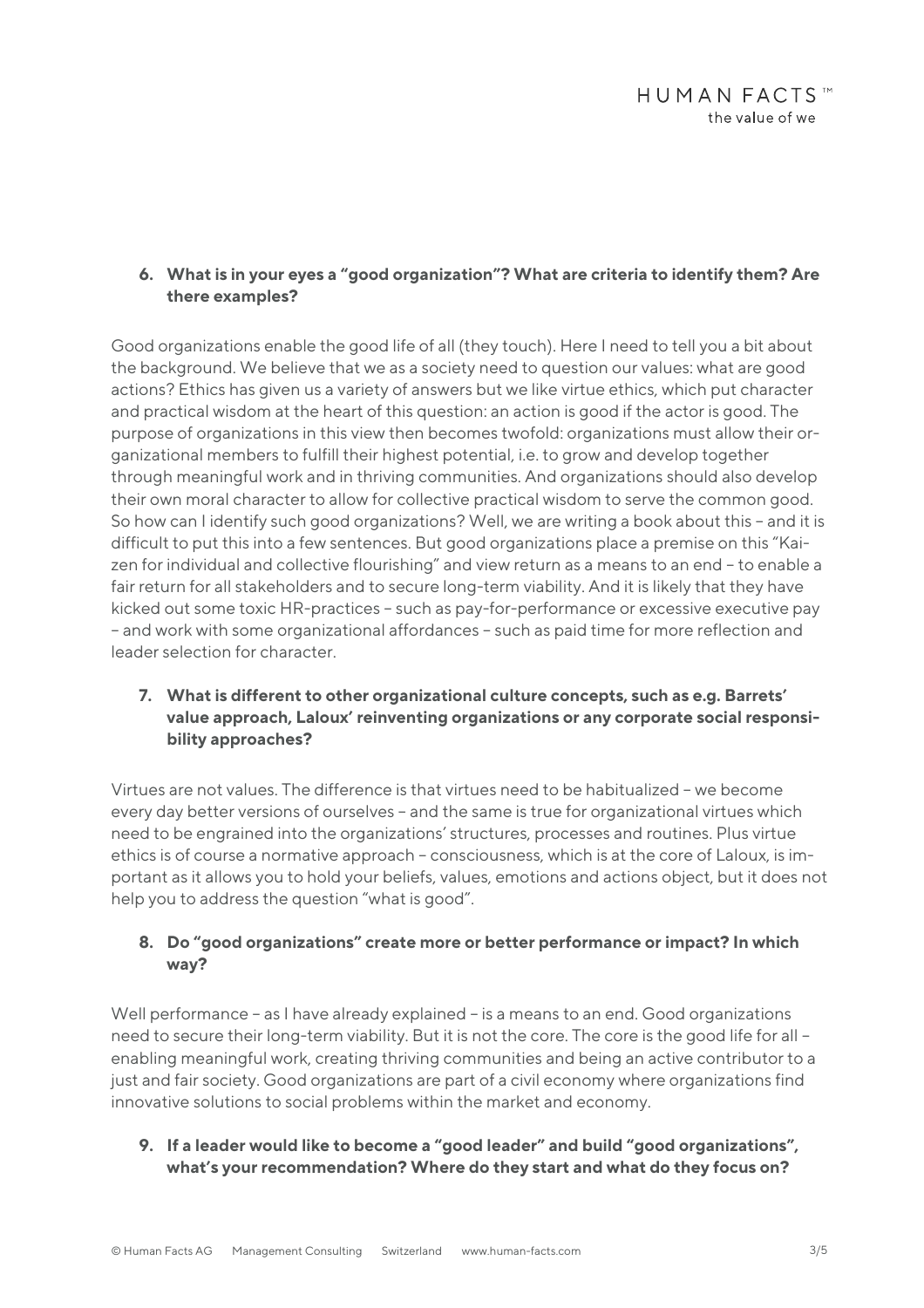Well join our good leadership society :-). Most important is to view your role from a dual loyalty perspective: good leaders are responsible for their organizations, but also accountable to society. Or to cite Otti Vogt on this topic: «But, whatever the theories and practices, 'good leadership' always starts with 'good people' who commit to developing themselves and their leadership capacity as a professional vocation - deeply driven to use their leadership power for good. Hence, maybe, we should insist that political and organizational leaders personally pledge their allegiance to professional standards and norms, to continuous personal development, and above all, to the 'spirit' of responsible leadership.» In more practical terms: leadership is lifelong development. Good leaders develop their character, train their moral muscles, understand and hold object their beliefs, emotions, desires and learn to be vulnerable.

### **10. And if there are readers who would love to support the #goodorganisation movement, how can they do it?**

Engage with us – through our LinkedIn page or through our website. We are in the process of building a good leadership society and here we look for service providers as well as leaders to participate. We are looking for companies that want to experiment with our "g-labs" and of course we look for case studies and researchers who want to help us to study, collect, evaluate and disseminate good practices.

# **11. I know from my own experience that striving for "system-changes" entails a lot of disappointment potential. What frustrates you most, and what keeps you up and moving anyhow?**

I am convinced that change becomes only possible if we do it together – if we bring movements and communities together and if we are able to reach out beyond our siloes. And this is hard. We are all quite entrenched in our "I-Society", and even if we are part of a movement, chances are that we find it hard to reach out to other movements. So, for me the hardest bit is to weave trust between groups, and to let go of my own ego (in some instances). But with the outlook that we must quickly come to terms with the grand challenges we face, and that the good life for all is a wonderful north star, I can draw on my resilience and hope. This keeps me moving.

# **12. Human Facts collects from every interview partner, questions that have the power to change lives or our thinking. What is the question you think the world would benefit from being asked?**

Ask yourself: what is a life worth living? And then start becoming!